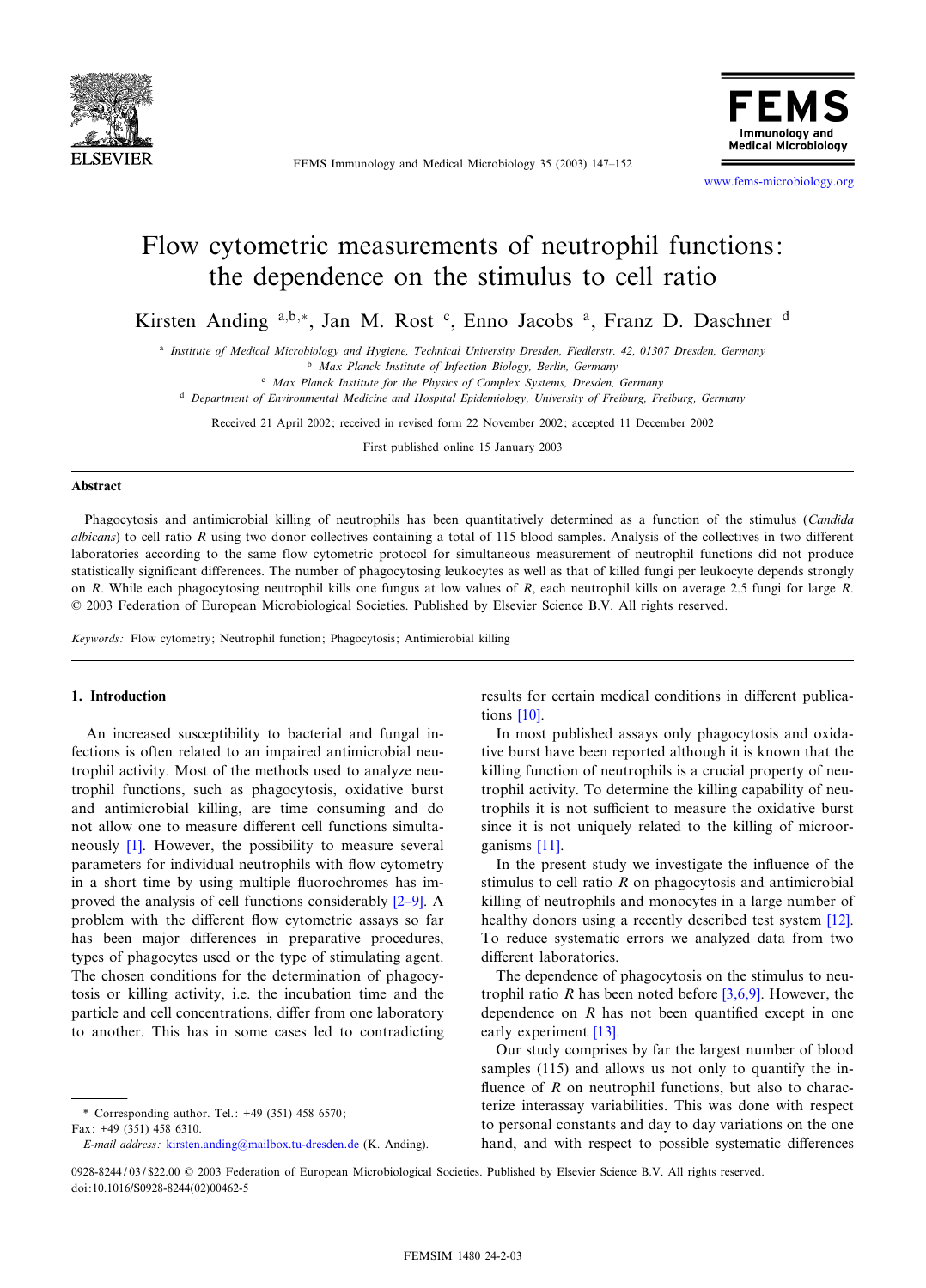between experiments conducted in different laboratories according to the same protocol on the other hand. Moreover, we present for the first time a direct quantitative measurement of the R dependence of antimicrobial killing.

## 2. Materials and methods

## 2.1. Assay for the evaluation of phagocytosis, oxidative burst and antimicrobial killing

We determined phagocytosis, oxidative burst and killing activit[y of](#page-5-0) neutrophils and monocytes as described recently  $[12]$ . The slightly modified protocol used for the present study is brie£y described in the following.

#### 2.1.1. Blood samples

One hundred and fifteen venous blood samples (57 in Freiburg, 58 in Dresden) were obtained from a total of 49 healthy volunteers ranging in age from 20 to 50 years. None of the volunteers had acute or chronic diseases or took drugs regularly. Heparin was used as anticoagulant (5 IE heparin  $ml^{-1}$  blood). Informed consent for blood sampling was obtained from all blood donors after the nature of the study had been fully explained. The present study is part of a study that was approved by the Medical Ethical Committees of the University Hospitals in Freiburg and Dresden.

## 2.1.2. Cell labeling

Culture of Candida albicans (DMS 1386) was performed in tryptic soy broth (Difco laboratories, Detroit, MI, USA).

For fluorescence labeling of C. albicans broth was centrifuged (500 $\times g$ , 15 min), the pellet was re-suspended in 1 ml of phosphate-buffered saline/glucose (100 ml PBS (Sigma, St. Louis, MO, USA) containing 0.5 g glucose, pH 7.5) with 5 µl calcein-AM (Molecular Probes, Eugene, OR, USA) and incubated for 50 min at  $37^{\circ}$ C in a thermomixer (Eppendorf-Nehler-Hinz, Germany) at 600 rpm. The stained yeast were washed in PBS, re-suspended in RPMI (RPMI 1640, Sigma) and stored in a refrigerator for a maximum of 7 days. The number of yeast per ml RPMI was determined with Neubauer's counting chamber, the percentage of stained yeast was controlled by flow cytometry  $( > 97\%)$ .

For detecting burst reaction, blood was incubated with dihydroethidium (DHE, Sigma, 20 Wl of PBS containing 0.5  $\mu$ g DHE per ml blood) for 10 min at 37 $\rm{°C}$  in a shaking water bath. Reactive oxygen species released by neutrophils oxidize the dye, which turns from colorless to red fluorescent.

To identify neutrophils and monocytes, they were stained with orange fluorescence after the reaction had stopped (see below). The pellet of each tube was re-suspended with 100 µl PBS containing 1.8 µl CD13-RPE antibody (Coulter, Krefeld, Germany) and incubated at room temperature for 20 min.

For labeling dead yeast, after lysis of neutrophils and centrifugation (see below) the pellets were each mixed with 800  $\mu$ 1 2  $\mu$ M ethidium homodimer-1 solution (EthD-1, Molecular Probes), incubated for 10 min at room temperature, mixed and stored on ice.

## 2.1.3. Preparation of blood samples

RPMI solution containing C. albicans was diluted to achieve the desired ratio  $R$  between neutrophils and C. albicans. According to the chosen kinetics for incubation (0, 6, 10, 30 min for phagocytosis per burst, 0, 15, 30, 60, 120 min for killing) polypropylene tubes were prepared with 100 µl RPMI and stored on ice.

Blood (after incubation with DHE, see above) and microorganisms were mixed, aliquots of 200 µl were quickly dispensed into the test tubes (separate tubes for phagocytosis and killing assay).

## 2.1.4. Assay for phagocytosis and oxidative burst

The tube for  $0$  min was immediately mixed with  $400 \mu l$ of N-ethylmaleimide (NEM, Sigma) and stored on ice, the other tubes were incubated at 37°C in a thermomixer. At appropriate times the reaction was stopped by addition of 400 µl ice-cold NEM, tubes were stored on ice. The tubes were then centrifuged together at  $4^{\circ}C$  at  $250\times g$  for 5 min (10 min for C. albicans/neutrophil ratios  $>$  2) to avoid attachment of microorganisms at the phagocyte surface. After staining neutrophils (see above)  $1800 \mu l$  lysing buffer for erythrocytes (containing 8.27 mg ammonium chloride, 1 mg potassium hydrogen carbonate and 0.04 mg sodium EDTA) was added to each tube and incubated at room temperature for 10 min. Tubes were again centrifuged (4 $\rm ^{o}C$ , 250 $\times g$ , 5 min), 1000 µl of the supernatant was removed. After vortexing the tubes, cells were stored on ice and measured with a maximum delay of 2 h.

### 2.1.5. Assay for killing

After incubation of the cells  $(37^{\circ}C,$  thermomixer) the reaction was stopped by placing the test tubes on ice and mixing immediately with 400  $\mu$ l lysing buffer for human cells, consisting of  $2 \mu$ l Triton X-100 (Sigma) and  $2 \mu$ l Tween-20 (Sigma) in distilled water. After incubation at  $37^{\circ}$ C for 25 min in the thermomixer at 600 rpm the tubes were centrifuged at 4 $\rm ^{o}C$  at 1000 $\times$ g for 5 min (10 min for C. albicans/neutrophil ratios  $>$  2). Dead yeast cells were then stained with EthD-1 solution as described above. Cells were measured within 2 h.

## 2.1.6. Flow cytometry

The samples were analyzed with a FACSCalibur flow cytometer (BD Biosciences, Heidelberg, Germany) using Cellquest R software (BD, version 3.3). Green fluorescence (FL1) from calcein was collected through a bandpass filter of 530/30 nm, orange fluorescence (FL2) from CD13-RPE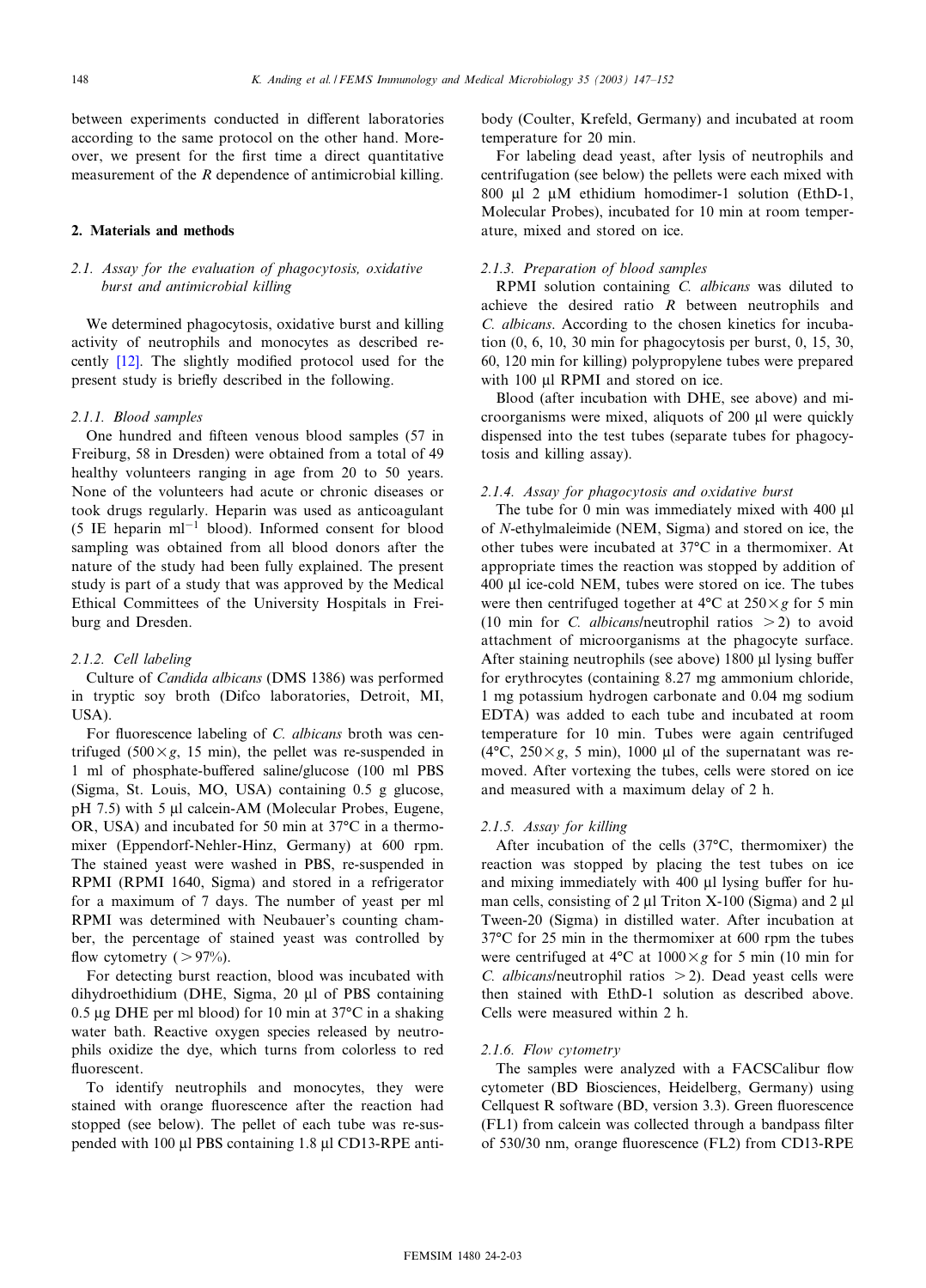<span id="page-2-0"></span>was detected with a bandpass filter of 585/42 nm and red fluorescence (FL3) from ethidium and EthD-1 was analyzed with a longpass filter of 670 nm. Data were collected using linear amplifiers for the forward scatter (FSC) and logarithmic amplifiers for the sidescatter, FL1, FL2 and FL3. Data were displayed in single-parameter histograms or in two-parameter plots. Prior to each run 11 samples containing blood with or without yeast and all variations of red, orange and green fluorescence were measured and served as a control. In the assay for phagocytosis and burst 2500 neutrophils were counted, in the killing assay 5000 fungi. The results for phagocytosis, burst and killing were obtained through gating techniques and expressed in percentage of neutrophils which have phagocytosed (shown oxidative burst) and [perce](#page-5-0)ntage of dead yeast as described in detail elsewhere  $[12]$ . The exact ratio R of yeast  $(H_0)$  to neutrophils  $(N_0)$  was determined in the FCS versus FL1 plot analysis and FSC versus FL2, respectively.

## 2.2. Parameters of neutrophil function

We explicitly focus on the measurement of all parameters as a function of the ratio of yeast  $(H_0)$  to neutrophils  $(N_0)$  which we call  $R = H_0/N_0$ . As usual we characterize phagocytosis  $P = N_p/N_0$  and burst  $B = N_b/N_0$  as the percentage of phagocytes  $N_p$  that are capable of ingesting targets (show oxidative burst  $N<sub>b</sub>$ ) at different incubation times. In contrast to the standard parameter  $k$  for the killing activity of neutrophils, namely the killed yeast  $H<sub>k</sub>$ as the percentage of all yeast,  $k = H_k/H_0$ , we describe killing through killed yeast as a percentage of all neutrophils,  $K = H<sub>k</sub>/N<sub>0</sub>$ . This killing function can be easily obtained by multiplying the usual killing function  $k$  with the ratio  $R$ , i.e.  $K = kR$ . The advantage of this definition is that K behaves as a function of  $R$  similarly as phagocytosis  $P$ . We preferred yeast over other targets due to the relatively slow reaction of the neutrophils compared to bacteria, which facilitates the mapping of the time evolution of the neutrophil functions. Moreover, having in mind to apply an identical assay in patients who often receive antimicrobial therapy, yeast has the advantage of not being influenced by most of these drugs. We will not focus on the oxidative burst, which is only an i[ndir](#page-5-0)ect parameter for the antimicrobial neutrophil activity [14].

## 2.3. Model for the R dependence and statistical analysis

We have modeled the R dependence of the neutrophil functions with a simple exponential relation  $X(R) = aR[1-\frac{1}{2}]$  $exp(-b/(aR))$ , which takes into account the asymptotic behavior for  $X(R\rightarrow 0) \approx aR$  and  $X(R\rightarrow \infty) \approx b = \text{const.}$ Here,  $X$  stands for  $P$  or  $K$ . The constants  $a$  and  $b$  are fitting parameters where  $a$  gives phagocytosis  $P$  or killing k in the limit of low fungal concentration ( $R\rightarrow 0$ ), while b represents the respective saturation value in the opposite limit of  $(R\rightarrow\infty)$ . In the case of P only the fitting parameter *a* remains, w[hile](#page-5-0)  $b = 100\%$ , since phagocytosis always saturates at 100% [15]. Note that apart from  $R$  all parameters, i.e. X, a and b, are given in percent. Fits were performed on the logarithm of the neutrophil functions,  $log(X)$ , to ensure an equal weighting of all data. The correlation coefficient  $r$  for the fits was larger than 0.9 unless otherwise stated. The significance in the differences of  $a \pm S.E.M.$  was analyzed with an unpaired *t*-test including a power analysis.

## 3. Results

We used two collectives with 57 samples in Freiburg and 58 samples in Dresden.

Our first goal was to see how robust measurements in different labs are using the same assay.

For clarity this analysis is here restricted to  $P_{30}$ , phagocytosis after 30 min incubation time, shown in Fig. 1. Fitting the data for Freiburg (F) and Dresden (D) separately yields  $a_F = 53.2 \pm 3.3\%$  and  $a_D = 58.6 \pm 2.0\%$ . The difference  $\Delta_{FD} = 5.4\%$  corresponds to 0.26s<sub>p</sub> (where s<sub>p</sub> is the pooled standard deviation) and is not significant on the level of  $P < 0.05$ . Antimicrobial killing showed a similar insignificant difference. Given the number of patients and  $s_p$  of the means, the present test can detect a difference of the means of  $0.75s_p$  with more than 80% probability (power  $1-\beta = 0.8$ ), or stated in a more abstract way: we could detect differences of  $s_p/2$  with a probability of 76%. Hence, there is a high probability that the  $P_{30}$ s of the two collectives differ by less than one  $s_p$ . We conclude that the method is fairly robust and treat the data as one collective in the following. For  $P_{30}$  we obtained for all 115 samples  $a = 55.8 \pm 2.0\%$ .

The second issue investigated was the role of personal constants and day to day variations. To this end we made two separate analyses. First, we examined the effect of day to day variations by removing all multiple measurements



Fig. 1. Phagocytosis  $P_{30}(R)$  for the Freiburg data (open circles) and the Dresden data (filled circles). The curve is a fit through the combined data, see text.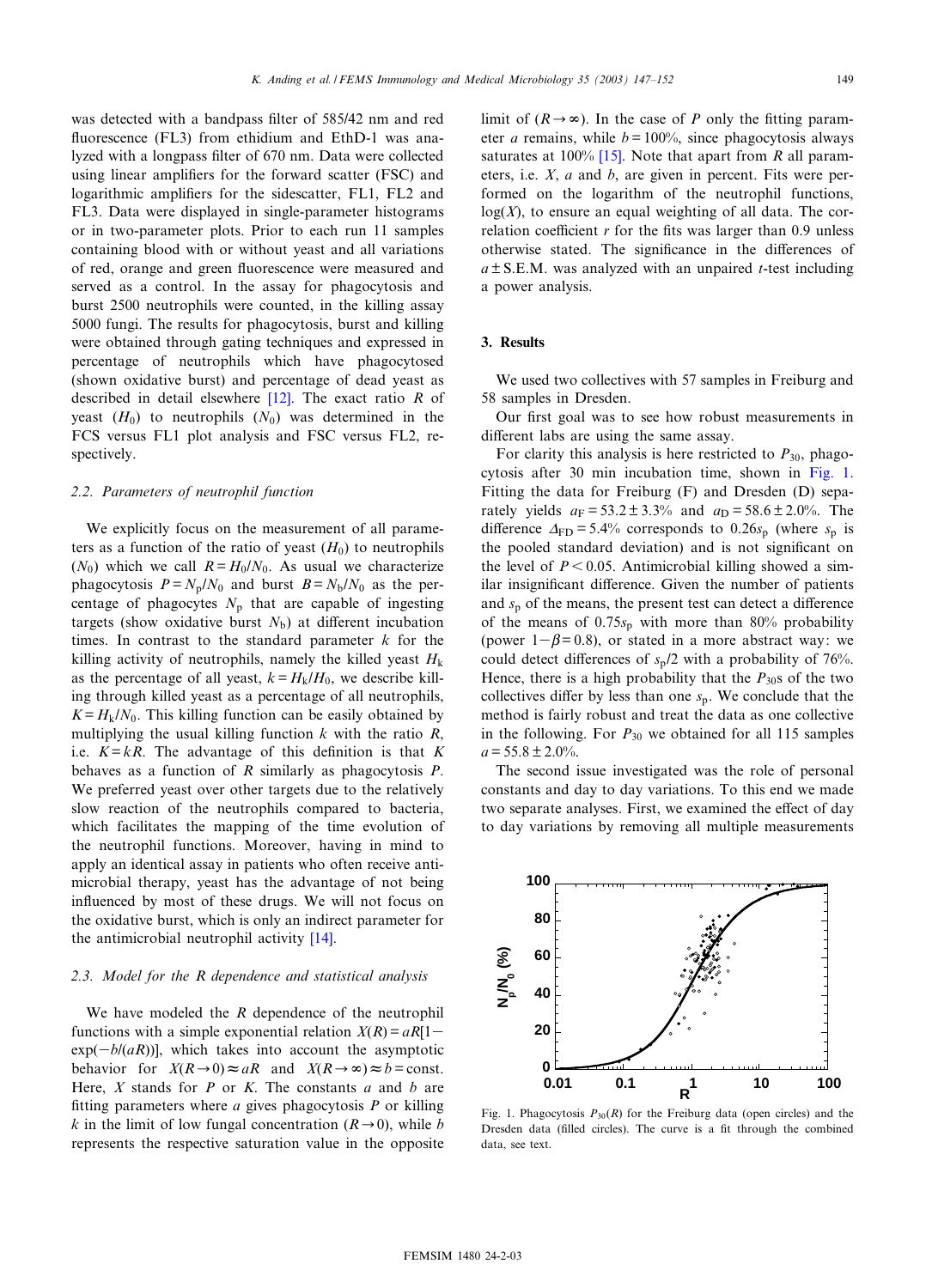<span id="page-3-0"></span>

Fig. 2. Phagocytosis  $P_{30}(R)$  for all 115 samples (open circles) and for two sets of data from 49 different probands only,  $(x, set A)$  and  $(+, set A)$ B). The fit produces the same line for all three data sets at the resolution of the figure.

which had been taken from 27 probands, leaving 49 data points from different probands (set A). Taking other (randomly chosen) data of the 27 multiply measured probands (set B) generated a second set of this kind. The result is shown in Fig. 2 and with  $a = 54.6 \pm 2.9\%$  (set A) and  $a = 52.2 \pm 2.8$ % (set B) reveals no significant difference ( $P < 0.05$ ), either between set A and B ( $\Delta_{AB} = 2.4 \pm 4.0\%$ ) or between A or B and the full set including multiple measurements of probands (see above). Due to the smaller sample size this test can only detect differences  $\Delta_{AB} = 16\%$  $( = 1.1 s<sub>p</sub>)$  and more with a power of 0.8. We may conclude that within the accuracy of the data, there is no significant effect of day to day variations.

We further investigated the influence of personal constants by analyzing multiple measurements of eight probands, summarized in Table 1. Due to the small sample sizes we refrain from quantitative statistical analysis. As can be seen, personal constants influence measured values for phagocytosis considerably, which [is also](#page-5-0) consistent with results reported in the literature [12,16]. However, the mean value of a for the eight individuals  $\langle a \rangle = 54.2 \pm$ 6.7% is basically the same as that for the full data set.

We proceed to the results of the killing function of neutrophils, expressed as killed yeast per neutrophil,

Table 1 Phagocytosis  $P_{30}$  multiply measured (five to nine times) at different R in eight probands

| Data points | $a \pm S.E.M.$ | $\langle R\rangle$ | $\Delta R$ | r    | $\chi^2$ |
|-------------|----------------|--------------------|------------|------|----------|
| 5           | $49.5 \pm 6.2$ | 1.76               | 0.4        | 0.93 | 0.02     |
| 5           | $35.2 \pm 8.2$ | 2.40               | 0.5        | 0.20 | 0.03     |
| .5          | $31.2 \pm 6.1$ | 2.08               | 0.3        | 0.6  | 0.05     |
| .5          | $79.6 \pm 10$  | 8.40               | 4.2        | 0.93 | 0.003    |
| 7           | $72.7 \pm 3.9$ | 1.45               | 0.3        | 0.95 | 0.005    |
| 8           | $50.4 \pm 4.1$ | 2.76               | 1.6        | 0.99 | 0.03     |
| 9           | $74.8 \pm 6.3$ | 5.00               | 3.4        | 0.88 | 0.01     |
| 9           | $40.6 \pm 4.1$ | 2.02               | 0.2        | 0.12 | 0.04     |
|             |                |                    |            |      |          |

The fit result for a ( $\pm$  S.E.M.), the correlation coefficient r and  $\chi^2$  are given, along with the mean  $\langle R \rangle$  of the data sets and the corresponding fluctuation  $\Delta R$ .

 $K = H<sub>k</sub>/N<sub>0</sub>$ . While phagocytosis saturates approximately after 30 min incubation time, killing takes longer and saturation is reached after approximately 120 min, see Fig. 3. The killing function  $K$  grows linearly for small  $R$  and saturates for large  $R$ , like  $P$ . However, in contrast to  $P(R\rightarrow\infty) = 100\%$  we found  $K(R\rightarrow\infty) > 200\%$  (Fig. 3). This means that on average one phagocyte kills more than two fungi if enough fungi are available  $(R\rightarrow\infty)$ which is consistent with the known fact that phago[cytes](#page-5-0) can take up two or three particles of the size of fungi [17]. The curves shown in Fig.  $3$  result from a fit with constants  $a = 59.3 \pm 2.2\%$  and  $b = 248 \pm 22\%$  for  $K_{120}$ .

#### 4. Discussion

The R dependence contains important information about neutrophil functions. There exists a maximum killing capability of approximately 2.5 fungi per neutrophil if enough fungi are supplied. This can be concluded from the value  $b = 248\%$  of the fit to the data of  $K_{120}$ . From the same fit we obtained  $a = 59.3\%$ , very similar to  $a = 55.8\%$ for phagocytosis. Since  $a$  characterizes the respective neutrophil function (killing or phagocytosis) at low fungal concentration for  $R\rightarrow 0$ , we can conclude that at appropriate incubation times of saturation  $P \approx K$  at small R. This implies that each phagocytosing neutrophil kills one fungus in this situation and therefore there is a direct 1:1 correspondence of phagocytosis and killing.

From our results we conclude that the dependence of neutrophil functions on  $R$  should definitely be taken into account. This is even more important if  $R \approx 1$  which is most commonly used in experiments with C. albicans. Exactly in this region the dependence of phagocytosis (and [killing](#page-2-0)) on R is the strongest, as the large slope of  $P(R)$  in Fig. 1 demonstrates.

To facilitate interassay comparison we propose for future work to determine and to state the ratio R for individual assays, as well as the incubation time which, of



Fig. 3. The killing function  $K_t$  for incubation times t of 30 min (+, dotted), 60 min (x, dashed) and 120 min (triangles, solid), lines are fits, see text.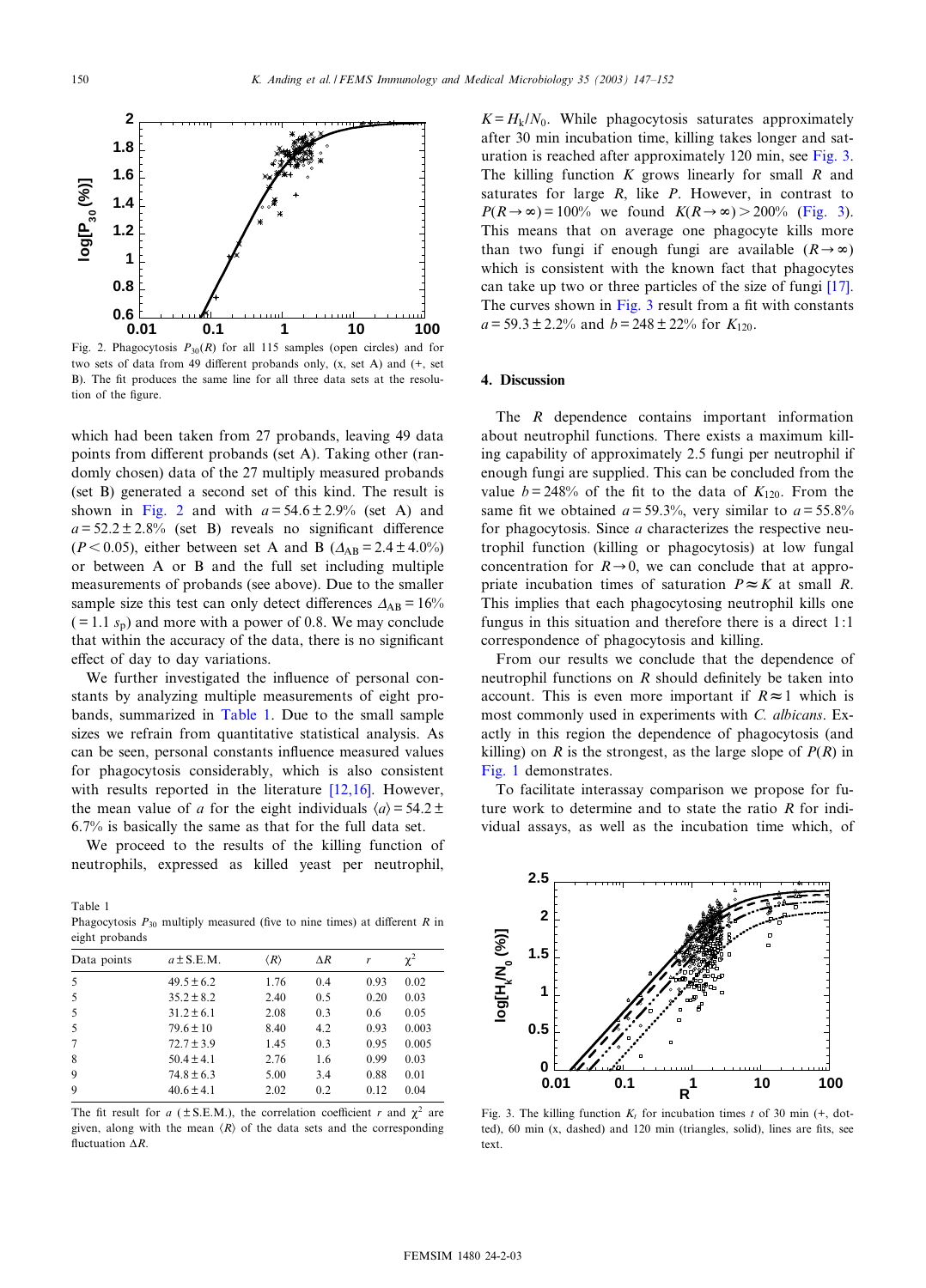<span id="page-4-0"></span>

Fig. 4. Phagocytosis  $P_{30}(R)$  for  $0.75 < R < 1.3$  (set I: circles, fits dotted) and for  $0.9 < R < 1.5$  (set II: crosses, fits dashed), see text.

course, also has a significant influence on the neutrophil parameters (see Fig. 3).

Often, the  $R$  dependence is ignored – this can even lead to a misinterpretation of results as we briefly demonstrate in the following. We take two subsets from our data of  $P_{30}(R)$ , set I in the range  $0.75 < R < 1.3$ , set II with  $0.9 < R < 1.5$ , i.e. shifted by  $R = 0.2$ , only. Set I contains 27 data points, set II 30 points, 20 points are common to both sets, see Fig. 4. This scenario simulates a situation where two experiments were performed with the same prepared ratio  $R$ . The actual values  $R$ , however, differ slightly as the exact flow cytometric analysis shows. Subjecting each data set to a simple statistical analysis ignoring any R dependence yields a mean of  $50.4 \pm 2.2\%$  (set I) and  $56.4 \pm 1.6$ % (set II), indicated by straight lines in Fig. 4. From a *t*-test one would conclude a significant difference of the two sets ( $P < 0.05$ ,  $1-\beta = 0.61$ ). However, this (significant!) difference is only a consequence of the slightly different range of  $R$  in the two samples. It does not come from a different neutrophil activity of the probands from the two samples. Hence, one should measure the exact ratio  $R$  and take it into account when evaluating neutrophil functions as suggested.

If we fit set I and II with our  $R$ -dependent function we obtain  $a = 63.0 \pm 4.1\%$  and  $a = 65.4 \pm 3.5\%$ , respectively, i.e. no significant difference  $(P<0.05)$  between set I and II. (The correlation coefficients,  $r = 0.45$  and  $r = 0.21$ , are small due to the small interval  $R$  covered.)

For simplicity we have described the tests on the  $R$  dependence for phagocytosis only. Clearly, the same reasoning also applies to the killing function.

To summarize, we have established the average neutrophil functions of healthy volunteers as a function of the stimulus to neutrophil ratio  $R$ . We found that at low fungal concentration there is a 1:1 correspondence between phagocytosis and killing, i.e. each phagocytosing neutrophil kills one fungus. At high fungal concentration the killing saturates on average at 2.5 dead fungi per neutrophil.

Since our results and those of other investigators show that interassay variations lead to large fluctuation in the data (in our case and in Salih et al.  $[12]$  about 20%, in Peltroche-Llacsahuanga et al.  $[16]$  even up to 50%) a comparison of neutrophil functions between *individuals* is not useful. However, the averaged neutrophil functions of healthy volunteers established in this investigation should make it possible in the future to arrive at statistically significant conclusions in comparison with similar data sets from patients with impaired neutrophil functions if the data are obtained under the same standardized conditions.

For this purpose the evaluation of data as a function of the ratio  $R$ , or at least the exact knowledge of  $R$ , is mandatory. Moreover, we have demonstrated that flow cytometric measurements represent a reliable and robust method to test neutrophil functions. This has been proved by the good agreement of average neutrophil functions determined from two different collectives whose blood samples were taken and analyzed in different laboratories according to the same protocol.

For the future it will be interesting and important to investigate possibilities for reducing the fluctuations in the data. This implies a closer look at the fluctuations induced by the rather complex laboratory treatment of the blood samples and the flow cytometric procedure as well as a better knowledge of determining factors for personal constants and day to day variations.

## Acknowledgements

We thank Inge Engels (Freiburg), Sigrid Gäbler and Antje Ruppelt (Dresden) for excellent technical assistance. The Deutsche Forschungsgemeinschaft (Grant AN 327/2-1) supported this study.

#### **References**

- [1] Hampton, M.B. and Winterbourn, C.C. (1999) Methods for quantifying phagocytosis and bacterial killing by human neutrophils. J. Immunol. Methods 232, 15-22.
- [2] Martin, E. and Bhakdi, S. (1991) Quantitative analysis of opsonophagocytosis and of killing of Candida albicans by human peripheral blood leukocytes by using flow cytometry. J. Clin. Microbiol. 29, 2013-2023
- [3] Perticarari, S., Presani, G. and Banfi, E. (1994) A new flow cytometric assay for the evaluation of phagocytosis and the oxidative burst in whole blood. J. Immunol. Methods 170, 117-124
- [4] Santos, J.L., Montes, M.J., Gutierrez, F. and Ruiz, C. (1995) Evaluation of phagocytic capacity with a modified flow cytometric technique. Immunol. Lett. 45, 1-4.
- [5] Saresella, M., Roda, K., Speciale, L., Taramelli, D., Mendozzi, E., Guerini, F. and Ferrante, P. (1997) A rapid evaluation of phagocytosis and killing of *Candida albicans* by CD13+ leucocytes. J. Immunol. Methods 210, 227-234.
- [6] Bassoe, C.-F., Smith, I., Sornes, S., Halstensen, A. and Lehmann, A.-K. (2000) Concurrent measurement of antigen- and antibody-dependent oxidative burst and phagocytosis in monocytes and neutrophils. Methods 21, 203-220.